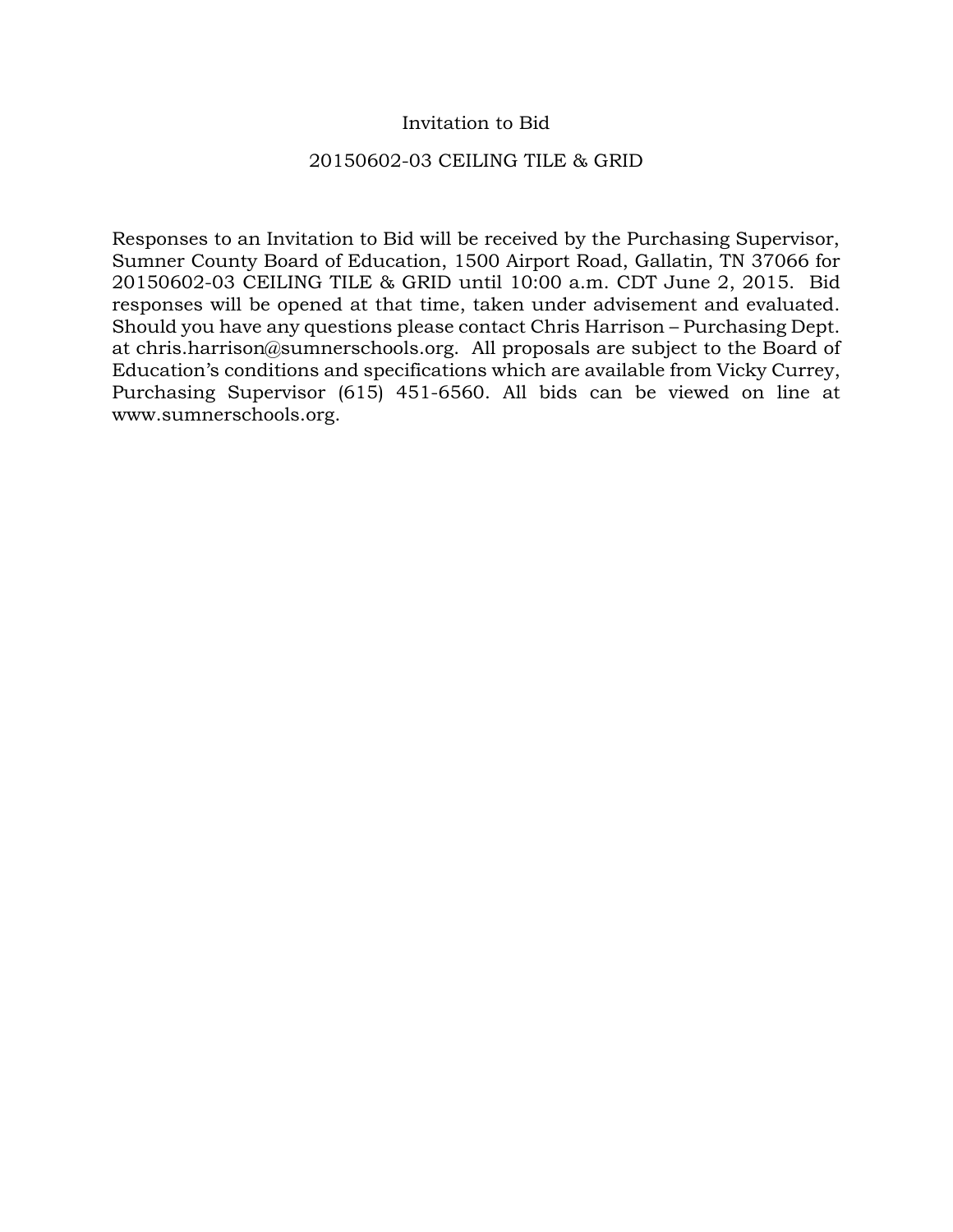#### **NOTICE TO RESPONDENTS**

Responses to an Invitation to Bid will be received by the Purchasing Supervisor in the SUPPORT SERVICE FACILITY CONFERENCE ROOM, Sumner County Board of Education, 1500 Airport Road Gallatin, TN 37066. They will be received until **10:00 A.M. Local Time JUNE 2, 2015** for **20150602-03 CEILING TILE & GRID**, at which time the responses will be opened, taken under advisement and evaluated. *BIDS WILL BE POSTED ON www.sumnerschools.org* 

**GENERAL REQUIREMENTS AND CONDITIONS** 

-------------------------------------------------------------------------------------------------------------------------------

- 1. The Sumner County Board of Education reserves the right to accept or reject any and/or all responses in whole or in part, and to waive informalities therein.
- 2. Any responses received after the scheduled closing time for the receipt for responses will not be considered.
- 3. If a mistake is discovered after the responses are received, only the Sumner County Board of Education may allow the respondent to withdraw the entire response.
- 4. Partial payments will not be approved unless justification for such payment can be shown. Terms will be net 30 days.
- 5. Payment will not be made until the said **20150602-03 CEILING TILE & GRID** are inspected and approved as meeting all specifications by persons appointed by the Sumner County Board of Education.
- 6. Responses submitted must be in a sealed envelope and marked on the outside as follows: **RESPONSE: 20150602-03 CEILING TILE & GRID DEADLINE: 10:00 A.M.; JUNE 2, 2015**
- 7. Facsimile responses will not be considered.
- 8. If a successful bidder violates any terms of their bid, the contract, school board policy or any law they may be disqualified from bidding for a period of two years for minor violations or longer for major violations. Bids from disqualified bidders will not be accepted during the period of disqualification.
- 9. Prices quoted on the response (if any) are to be considered firm and binding until the said **20150602-03 CEILING TILE & GRID** are in the possession of the Sumner County Board of Education.
- 10. No purchase or contract is authorized or valid until the issuance of a Board Purchase Order in accordance with Board Policy. No Board Employee is authorized to purchase equipment, supplies or services prior to the issuance of such a Purchase Order.
- 11. Any deviation from these stated terms, specifications and conditions must be coordinated with and approved in writing by the Purchasing Supervisor, Vicky Currey (615) 451-6560.
- 12. All bids that exceed \$25,000 must have the Company Name, License Number, Expiration Date thereof and License Classification of Contractor listed on outside of sealed envelope. As required by State of Tennessee Code Annotated 62-6-119.
- 13. The awarded bidder will be required to post a performance and payment bond in the amount of 25% of the contract price if it exceeds \$100,000 as stated by State of Tennessee Code Annotated 12-4-201.
- 14. If the project cost in excess of \$25,000 a performance bond must be secured by the requesting party in an amount equal to the market improvement value.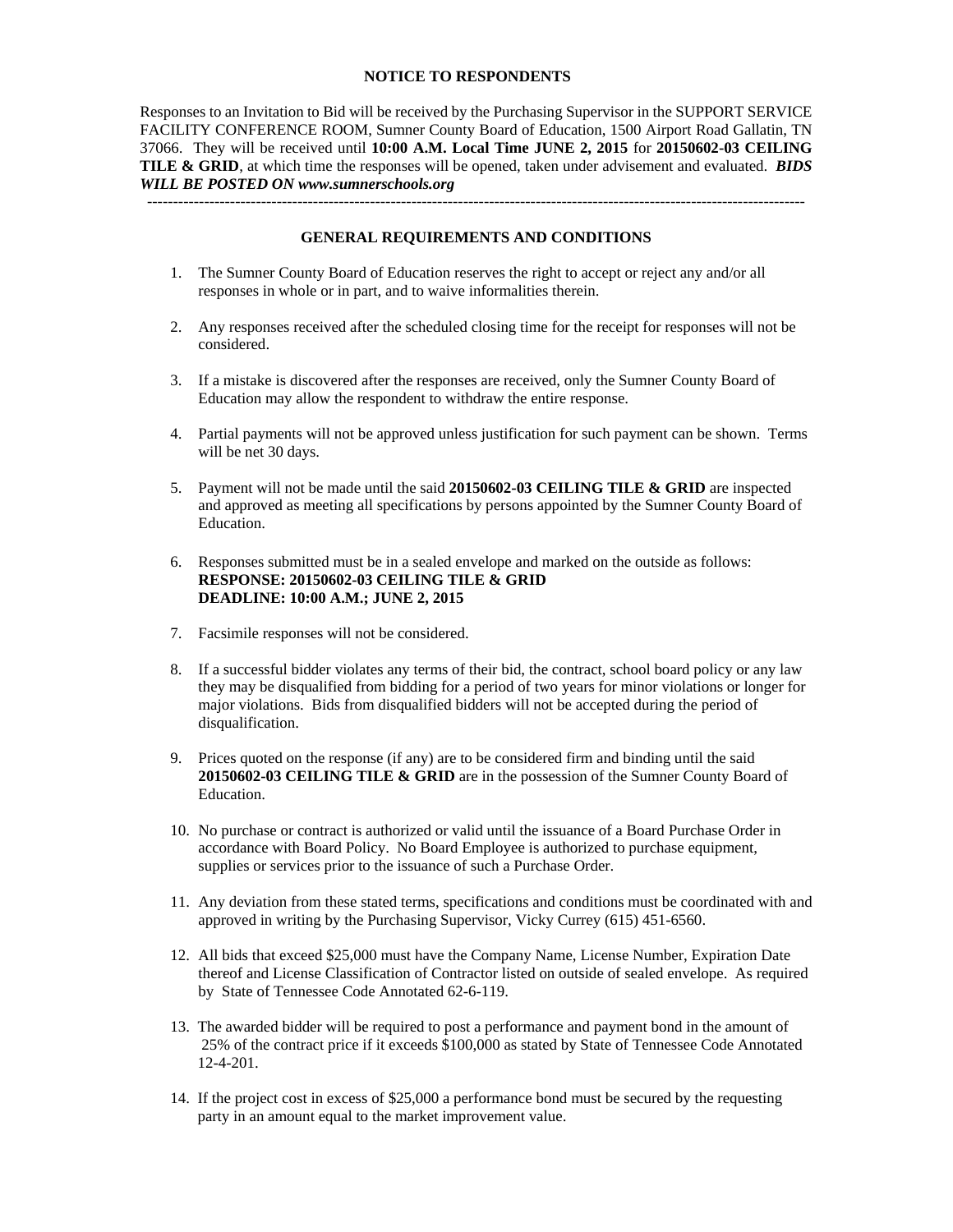## **20150602‐03 CEILING TILE & GRID**

The Sumner County Board of Education, herein known as "School System", is soliciting bids for ceiling tile. All vendors are required to include the cost of shipping to the School System Maintenance Department, 1500 Airport Rd., Gallatin, TN 37066 in the price of the material. Prices are to be firm and valid from July 1, 2015 – June 30, 2016. Refer to the following specifications:

# **CEILING TILE**

|                                                                           | Sq. Ft. / carton | Price / carton |
|---------------------------------------------------------------------------|------------------|----------------|
| USG #2110 Radar - Square Edge<br>$2' \times 2' \times 5/8''$              |                  | $\zeta$        |
| USG #2115 Radar - Square Edge - Fire Rated<br>$2' \times 2' \times 5/8''$ |                  | $\zeta$        |
| USG #2310 Radar - Square Edge<br>$2' \times 4' \times 5/8''$              |                  | $\sharp$       |
| USG #2315 Radar - Square Edge - Fire Rated<br>$2' \times 4' \times 5/8''$ |                  | $\zeta$        |
| USG #7000G - Nubby Premier - Square Edge<br>$2' \times 2' \times 3/4''$   |                  | \$             |
| <b>CEILING GRID</b>                                                       | Pieces / carton  | Price / carton |
| USG Donn DXL24-050N - 12' Main Tee                                        |                  | $\zeta$        |
| USG Donn DXL216-050N - 2' Cross Tee                                       |                  | $\zeta$        |
| USG Donn DX422-050N - 4' Cross Tee                                        |                  | $\zeta$        |
| USG M7-050 - Wall Mold                                                    |                  | $\sharp$       |
| 12 gauge - Hanger Wire                                                    |                  | \$             |